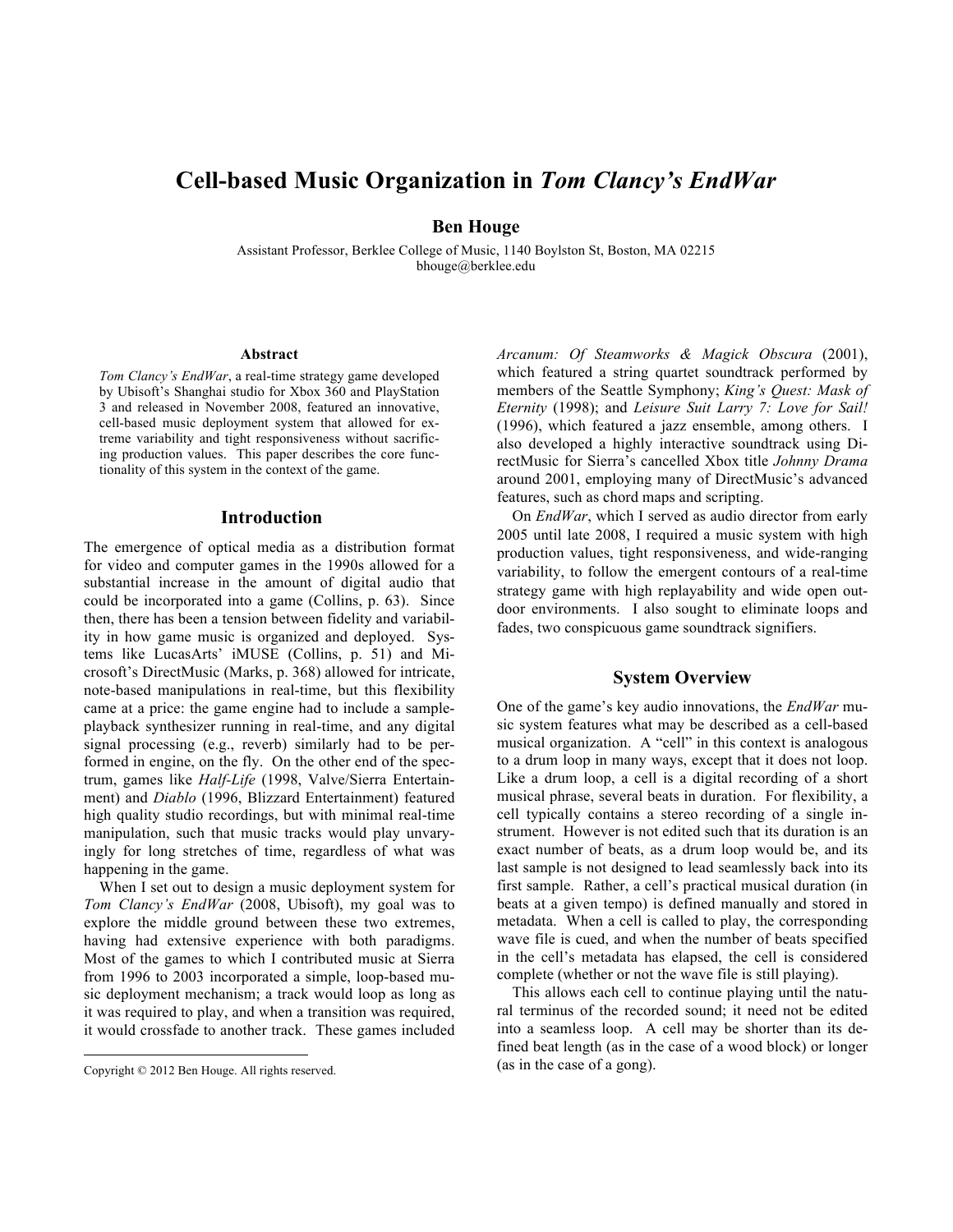

Fig. 1: Four steady beats on a woodblock take up less time than the same rhythmic pattern performed on a gong, but both cells are assigned the same duration of four beats. Tempo displayed is 120 bpm.

Cells are arranged into "pools." When a pool is told to play, its constituent cells are called in random order (with no repeats, if there are more than two cells in the pool). If a cell's length in actual time exceeds its assigned beat duration, the remaining audio simply continues to play, mixed in with the beginning of the next cell. Since no sample-accurate concatenation needs to occur, it is very straightforward and idiomatic to create the effect of a loop with variations, which would otherwise require extensive editing and testing, to ensure that the end of each variation could transition seamlessly into the beginning of every other variation. When the pool is told to stop, it simply plays the current cell to completion; there is no sudden truncation or artificial fade out.

Pools take parameters for minimum and maximum pause (in beats). If these values are set, then a random number of silent beats between these two limits is played between cell repetitions. In my observation, there is huge potential for musical development in dynamically modifying these minimum and maximum pause values, allowing for a passage's density to be altered without changing its fundamental material. Unlike many game soundtracks, in which transitions are a matter of stopping one piece of music and starting another, this system allows the music itself to evolve in a very natural way, changing from the inside, as it were, without drawing attention to the transition.

Several layers of pools may be played at the same time. With each pool containing a variety of different cells (which of course may be of different beat durations), and with varying pauses between cell repetitions, a rich, nonrepeating texture can be rapidly constructed. And because the constituent cells are relatively short in duration, the system still has the ability to respond quickly to emergent game events without resorting to crude crossfades.

Pools may be nested. Several pools may be placed inside of a parent pool; a pool inside of another pool is referred to as a "subpool." A subpool, in addition to its minimum and maximum pause parameters, also takes minimum and maximum repetition parameters. When a subpool is called, it will choose a number of cells corresponding to a value

between its minimum and maximum repetitions; when that number of cells has been played, the parent pool's minimum and maximum pause parameters are invoked, after which another subpool is chosen. Of course, there may be several layers of these nested subpools playing simultaneously. (This behavior was partially inspired by the slow, overlapping evolution of parts in Morton Feldman's composition *Why Patterns?*)



Fig. 2: Several layers of pools, each intermittently deploying a variety of cells, all quantized to the same pulse, result in a rich, evolving musical texture.

Generally the goal was for different layers of subpools to transition independently of each other, to maximize the combinatorial potential of the system. However, in a few situations, we wanted to allow two or more subpools to transition at the same time. In this case, one pool could be specified as a "master pool," and when its parameters caused it to transition to another section, other pools could be set to transition at the same time.

# **Production Pipeline**

To develop this system, I first developed a prototype in Max/MSP that would play back percussive phrases I had recorded on traditional Chinese instruments. At the same time, we were fielding demos from composers for *EndWar*, and we eventually settled on Alistair Hirst and Matt Ragan of Omni Audio (then Omni Interactive Audio) in Seattle. (The Omni Audio team also provided most of the sound effects for *EndWar*.) Once I was happy with my music prototype and the composers and been chosen, I flew to Seattle to work with them for a week on the development of three different pieces of music, which I took back to Shanghai and set about implementing into my Max/MSP prototype.

After the music deployment mechanism had been approved with final music in place, I worked with the lead audio programmer on the *EndWar* team, Wang Yichen, to implement my Max/MSP prototype in C++. Having worked through the system design in detail in Max/MSP, the transition to  $C^{++}$  was smooth, and I was able to provide guidance and serve as an ideal tester. We devised a simple tool that allowed me to write and read the musical metadata (stored in XML format). I also wrote another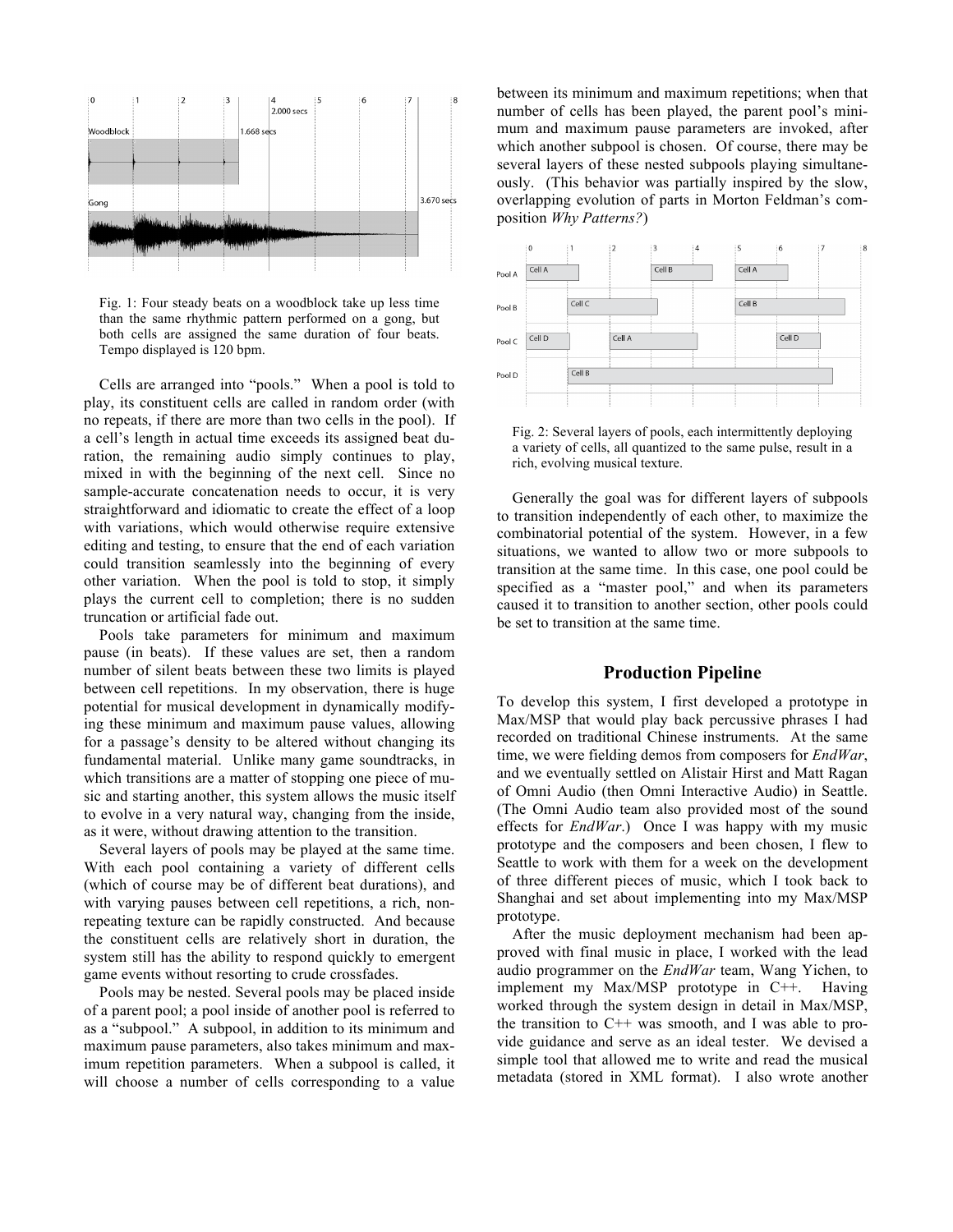Max/MSP patch to allow me to very efficiently audition and determine the practical duration of a given cell in beats.

I provided creative direction to Hirst and Ragan as they composed new pieces, and they would send MP3 mockups of how a new piece might play out in context. Once a piece was approved, they would bust the tracks out into individual cells and send them to me, and I would integrate them into our game engine using our custom tools. As with any system incorporating random variables, there was a significant amount of time involved in testing and tweaking the random parameters of each piece in context.

In total, Hirst and Ragan composed nine different sets of music. Each set was used in about three different levels (*EndWar* featured about forty levels in total), and there was a special piece of music for the main menu screen.

# **Technical Infrastructure and Constraints**

*EndWar* used a highly modified version of the Unreal 3 engine. We gutted the Unreal engine's audio system and replaced it with Ubisoft's proprietary DARE audio engine, which was significantly more full-featured. DARE provided the requisite abstraction for defining and categorizing all of our sound effects and also provided all the background loading and file management.

The music system can be considered a high level system built on top of DARE. We bypassed individual event definitions for each musical cell, but used DARE for the low level loading and streaming.

Because the *EndWar* music system required many individual audio files to be mixed together in unpredictable ways in real time, it was not feasible to stream all of these files from the DVD. Instead, contrary to convention, most of the music data was loaded into memory. This might seem to be a major drawback of the system, but because we could set data compression values on each cell individually some cells were set to be extremely compressed, allowing us to fit a level's worth of music into less than 2 MB of memory. In fact, in some cases, the distortion artifacts of compression were exploited as a desired aesthetic phenomenon, supporting the game's ethos of gritty realism. Since cells with varying compression formats were being played together, the overall effect was of a high quality mix containing distorted elements, not of a low quality, overcompressed soundtrack.

We did reserve the option of playing two streaming stereo layers from the DVD. These were used as arrhythmic background pads, mostly comprised of sustained electric guitar sounds submitted to various (offline) granular synthesis treatments. These were deployed using the same cell/pool hierarchical organization, but they were typically longer than other cells, in some cases lasting up to one minute (as in the main menu music). Usually only one of these streaming cells would play at a time, but the ability to

play two streams at once allowed for the possibility of overlaps at transition points. Due to their length, these cells could be faded out in certain circumstances.

From a compositional perspective, a certain understanding of the manner in which the material would be deployed affected the types of phrases that could be written. This type of modular organization was something the composers quickly internalized. Practically speaking, although not enforced by the system itself, each level's music tended to be written in one consistent mode, to accommodate a wide number of possible configurations. Most critically, all music for a given level had to be composed at one consistent tempo, although we did experiment with using the beat as a common denominator for metric modulation.

## **Stylistic Considerations**

*EndWar* took its inspiration from contemporary battlefields, which is why we chose to pursue a rock aesthetic, but we sought to create an expanded rock palette abstracted from conventional song forms that encompassed a wide spectrum of intensity, from dense, energetic passages to quiet, ambient textures. Not only did this better match the range of emotions the soundtrack was designed to support, but it also evoked the a sense of exploration that is central to the real-time strategy genre. The whole system is predicated on a continuous, metronomic pulse to which all cells are quantized, but the system has no concept of measure or meter. A major inspiration for the soundtrack was the freely improvised rock of the trio Massacre (Fred Frith, Bill Laswell, and Charles Hayward) in which long phrases spin out over a steady pulse, without implying a regular bar line. This stretching, groping quality seemed a good fit for the gameplay of *EndWar*, and it was a conscious move away from the inherent periodicity of loop-based structures. In fact, even in such a highly dynamic system as DirectMusic, phrase variations recur at regular intervals, illustrating how hard it can be to escape from this pervasive looping paradigm.

## **Related Projects and Future Work**

The *EndWar* music system has no direct descendants at Ubisoft; *EndWar 2* was cancelled after a few months of production, and to my knowledge no subsequent game has used the system. If the system were to be revisited in a game, I would be interested to see it expanded to allow for several hierarchical layers of nested pools (not just the two levels implemented in *EndWar*, although that already provided significant terrain to explore). The underlying metronome could be expanded to allow tempo fluctuation within one level. There is also much potential in the idea of incorporating real-time pitch manipulation, allowing greater reuse of elements and reducing memory usage.